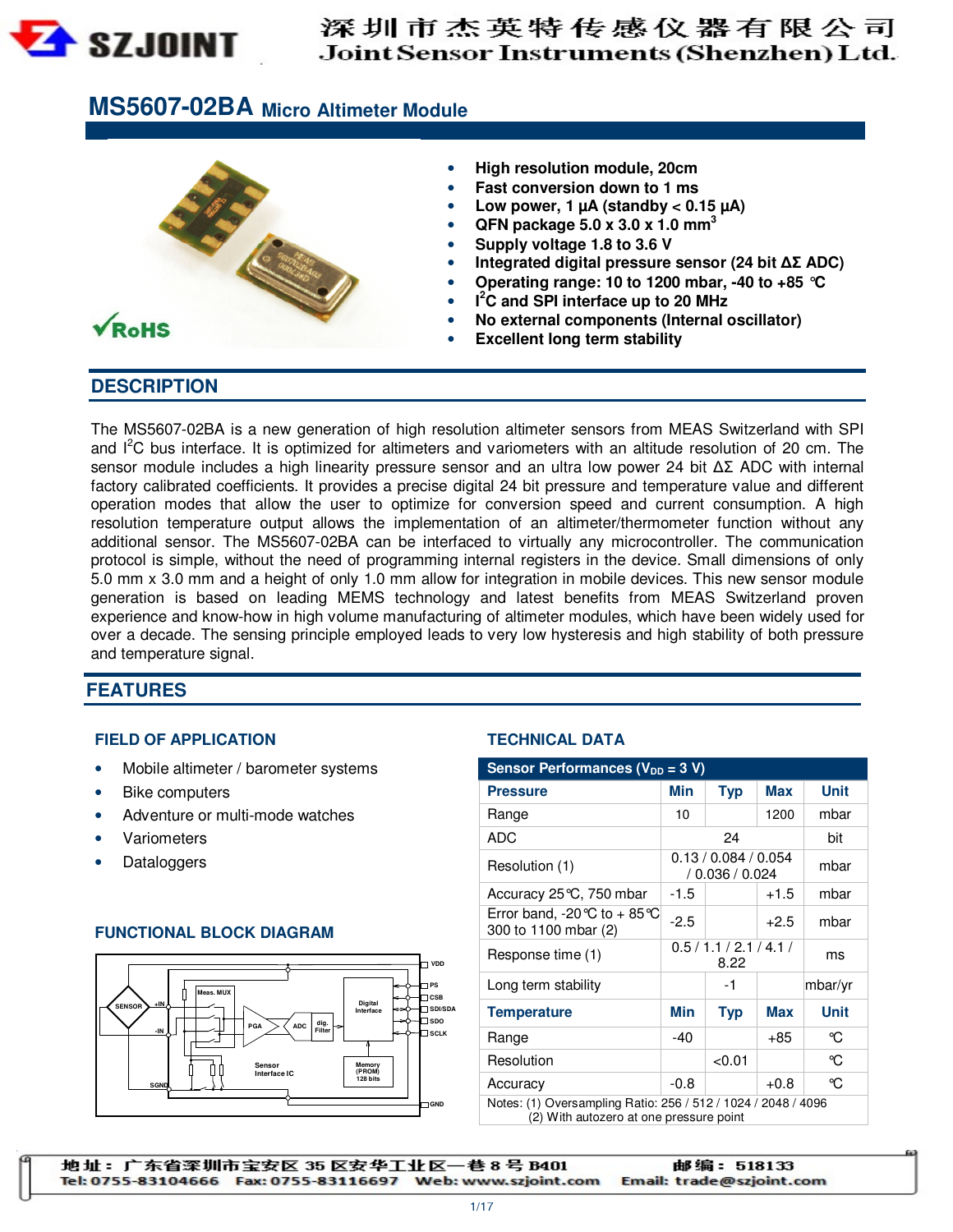# **PERFORMANCE SPECIFICATIONS**

### **ABSOLUTE MAXIMUM RATINGS**

| <b>Parameter</b>                 | <b>Symbol</b>          | <b>Conditions</b>       | Min.   | Typ. | <b>Max</b> | <b>Unit</b> |
|----------------------------------|------------------------|-------------------------|--------|------|------------|-------------|
| Supply voltage                   | <b>V</b> <sub>DD</sub> |                         | $-0.3$ |      | $+4.0$     | V           |
| Storage temperature              | $T_{\rm S}$            |                         | $-40$  |      | $+125$     | °C          |
| Overpressure                     | $P_{\text{max}}$       |                         |        |      | 6          | bar         |
| Maximum Soldering<br>Temperature | $T_{\text{max}}$       | 40 sec max              |        |      | 250        | °C          |
| ESD rating                       |                        | Human Body<br>Model     | -4     |      | $+4$       | kV          |
| Latch up                         |                        | JEDEC standard<br>No 78 | $-100$ |      | $+100$     | mA          |

### **ELECTRICAL CHARACTERISTICS**

| <b>Parameter</b>                      | <b>Symbol</b>   | <b>Conditions</b> |      | Min.  | Typ.  | <b>Max</b> | <b>Unit</b> |
|---------------------------------------|-----------------|-------------------|------|-------|-------|------------|-------------|
| Operating Supply voltage              | V <sub>DD</sub> |                   |      | 1.8   | 3.0   | 3.6        | V           |
| <b>Operating Temperature</b>          |                 |                   |      | $-40$ | $+25$ | $+85$      | °C          |
|                                       |                 | <b>OSR</b>        | 4096 |       | 12.5  |            |             |
| Supply current<br>(1 sample per sec.) | <b>I</b> DD     |                   | 2048 |       | 6.3   |            |             |
|                                       |                 |                   | 1024 |       | 3.2   |            | μA          |
|                                       |                 |                   | 512  |       | 1.7   |            |             |
|                                       |                 |                   | 256  |       | 0.9   |            |             |
| Peak supply current                   |                 | during conversion |      |       | 1.4   |            | mA          |
| Standby supply current                |                 | at $25^{\circ}$ c |      |       | 0.02  | 0.14       | μA          |
| <b>VDD Capacitor</b>                  |                 | From VDD to GND   |      | 100   |       |            | nF          |

### **ANALOG DIGITAL CONVERTER (ADC)**

| <b>Parameter</b> | <b>Symbol</b> | <b>Conditions</b> |      | Min.  | Typ. | <b>Max</b> | <b>Unit</b> |
|------------------|---------------|-------------------|------|-------|------|------------|-------------|
| Output Word      |               |                   |      |       | 24   |            | bit         |
|                  |               | <b>OSR</b>        | 4096 | 7.40  | 8.22 | 9.04       |             |
|                  |               |                   | 2048 | 3.72  | 4.13 | 4.54       |             |
| Conversion time  | ιc.           |                   | 1024 | 88. ا | 2.08 | 2.28       | ms          |
|                  |               |                   | 512  | 0.95  | 1.06 | 1.17       |             |
|                  |               |                   | 256  | 0.48  | 0.54 | 0.60       |             |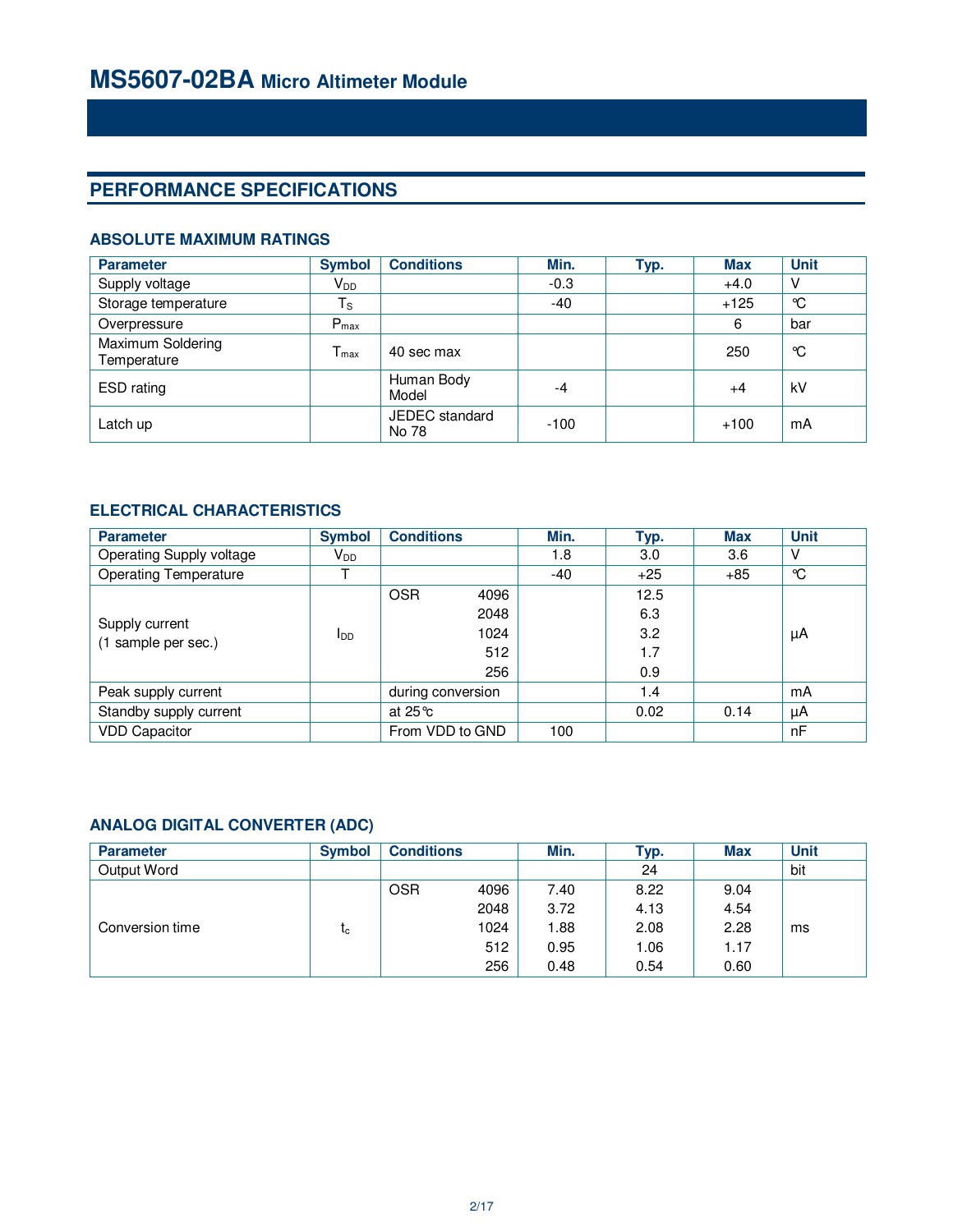# **PERFORMANCE SPECIFICATIONS (CONTINUED)**

### **PRESSURE OUTPUT CHARACTERISTICS (V<sub>DD</sub> = 3 V, T = 25 ℃ UNLESS OTHERWISE NOTED)**

| <b>Parameter</b>                     |            | <b>Conditions</b>                                    |        | Typ.           | <b>Max</b> | <b>Unit</b> |  |
|--------------------------------------|------------|------------------------------------------------------|--------|----------------|------------|-------------|--|
| <b>Operating Pressure Range</b>      | Prange     | Full Accuracy                                        | 300    |                | 1100       | mbar        |  |
| <b>Extended Pressure Range</b>       | $P_{ext}$  | Linear Range of<br>ADC                               |        |                | 1200       | mbar        |  |
|                                      |            | at 25 °C, 7001100 mbar                               | $-1.5$ |                | $+1.5$     |             |  |
| Total Error band, no autozero        |            | at 050 °C, 3001100 mbar                              |        |                | $+2.0$     | mbar        |  |
|                                      |            | at -2085 °C, 3001100 mbar                            |        |                | $+3.5$     |             |  |
|                                      |            | at -4085 °C, 3001100 mbar                            | $-6.0$ |                | $+6.0$     |             |  |
|                                      |            | at 25 °C, 7001100 mbar                               | $-0.5$ |                | $+0.5$     |             |  |
| Total Error band, autozero at        |            | at 050 °C, 3001100 mbar                              |        |                | $+1.0$     | mbar        |  |
| one pressure point                   |            | at -2085 °C, 3001100 mbar                            | $-2.5$ |                | $+2.5$     |             |  |
|                                      |            | at -4085 °C, 3001100 mbar                            |        |                | $+5.0$     |             |  |
| Maximum error with supply<br>voltage |            | $V_{DD} = 1.8 V  3.6 V$                              | $-2.5$ |                | $+2.5$     | mbar        |  |
|                                      | <b>OSR</b> | 4096                                                 |        | 0.024          |            |             |  |
|                                      |            | 2048                                                 |        | 0.036          |            |             |  |
| <b>Resolution RMS</b>                |            | 1024                                                 |        | 0.054          |            | mbar        |  |
|                                      |            | 512                                                  |        | 0.084          |            |             |  |
|                                      |            | 256                                                  |        | 0.130          |            |             |  |
| Long-term stability                  |            |                                                      |        | $-1$           |            | mbar/yr     |  |
|                                      |            | IPC/JEDEC J-STD-020C<br>(See application note AN808) |        |                |            |             |  |
| Reflow soldering impact              |            |                                                      |        | $+0.4$         |            | mbar        |  |
| Recovering time after reflow (1)     |            |                                                      |        | $\overline{7}$ |            | days        |  |

(1) Time to recovering at least 66% of the reflow impact

### **TEMPERATURE OUTPUT CHARACTERISTICS (V<sub>DD</sub> = 3 V, T = 25 ℃ UNLESS OTHERWISE NOTED)**

| <b>Parameter</b>                     | <b>Conditions</b>       |      | Min.   | Typ.  | <b>Max</b> | <b>Unit</b> |
|--------------------------------------|-------------------------|------|--------|-------|------------|-------------|
|                                      | at $25^{\circ}$ C       |      | $-0.8$ |       | $+0.8$     |             |
| Absolute Accuracy                    | $-20.85$ °C             |      | $-2.0$ |       | $+2.0$     | °C          |
|                                      | $-40.85$ °C             |      | $-4.0$ |       | $+4.0$     |             |
| Maximum error with supply<br>voltage | $V_{DD} = 1.8 V  3.6 V$ |      | $-0.5$ |       | $+0.5$     | °C          |
|                                      | <b>OSR</b>              | 4096 |        | 0.002 |            |             |
|                                      |                         | 2048 |        | 0.003 |            |             |
| <b>Resolution RMS</b>                |                         | 1024 |        | 0.005 |            | °C          |
|                                      |                         | 512  |        | 0.008 |            |             |
|                                      |                         | 256  |        | 0.012 |            |             |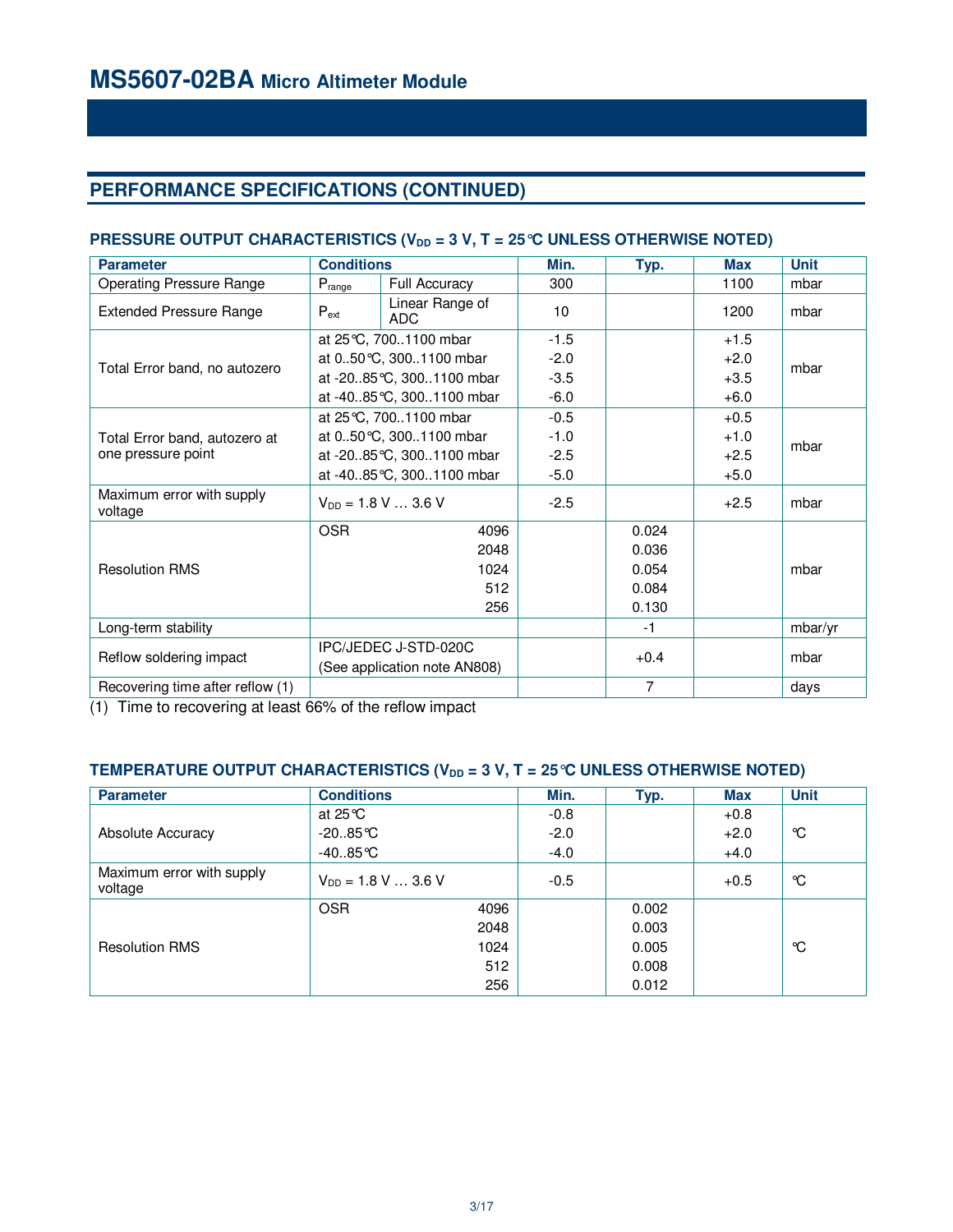# **PERFORMANCE SPECIFICATIONS (CONTINUED)**

# **DIGITAL INPUTS (CSB, I<sup>2</sup>C, DIN, SCLK)**

| <b>Parameter</b>      | <b>Symbol</b>        | <b>Conditions</b>  | Min.            | Typ. | <b>Max</b>      | <b>Unit</b> |
|-----------------------|----------------------|--------------------|-----------------|------|-----------------|-------------|
| Serial data clock     | <b>SCLK</b>          | SPI protocol       |                 |      | 20              | MHz         |
| Input high voltage    | V <sub>H</sub>       | Pins CSB           | $80\%$ $V_{DD}$ |      | 100% $V_{DD}$   | V           |
| Input low voltage     | $V_{IL}$             |                    | $0\%$ $V_{DD}$  |      | $20\%$ $V_{DD}$ | V           |
| Input leakage current | leak25°C<br>leak85°C | at 25 $^{\circ}$ c |                 |      | 0.15            | μA          |
| Input capacitance     | $C_{\text{IN}}$      |                    |                 |      | 6               | рF          |

# **PRESSURE OUTPUTS (I<sup>2</sup>C, DOUT)**

| <b>Parameter</b>    | <b>Symbol</b> | <b>Conditions</b>                    | Min.            | Tур. | <b>Max</b>           | <b>Unit</b> |
|---------------------|---------------|--------------------------------------|-----------------|------|----------------------|-------------|
| Output high voltage | $V_{OH}$      | $I_{\text{source}} = 1.0 \text{ mA}$ | $80\%$ $V_{DD}$ |      | 100% V <sub>DD</sub> |             |
| Output low voltage  | $V_{OL}$      | $= 1.0 \text{ mA}$<br>Isink          | $0\%$ $V_{DD}$  |      | $20\%$ $V_{DD}$      |             |
| Load capacitance    | ULOAD         |                                      |                 |      | 16                   | рF          |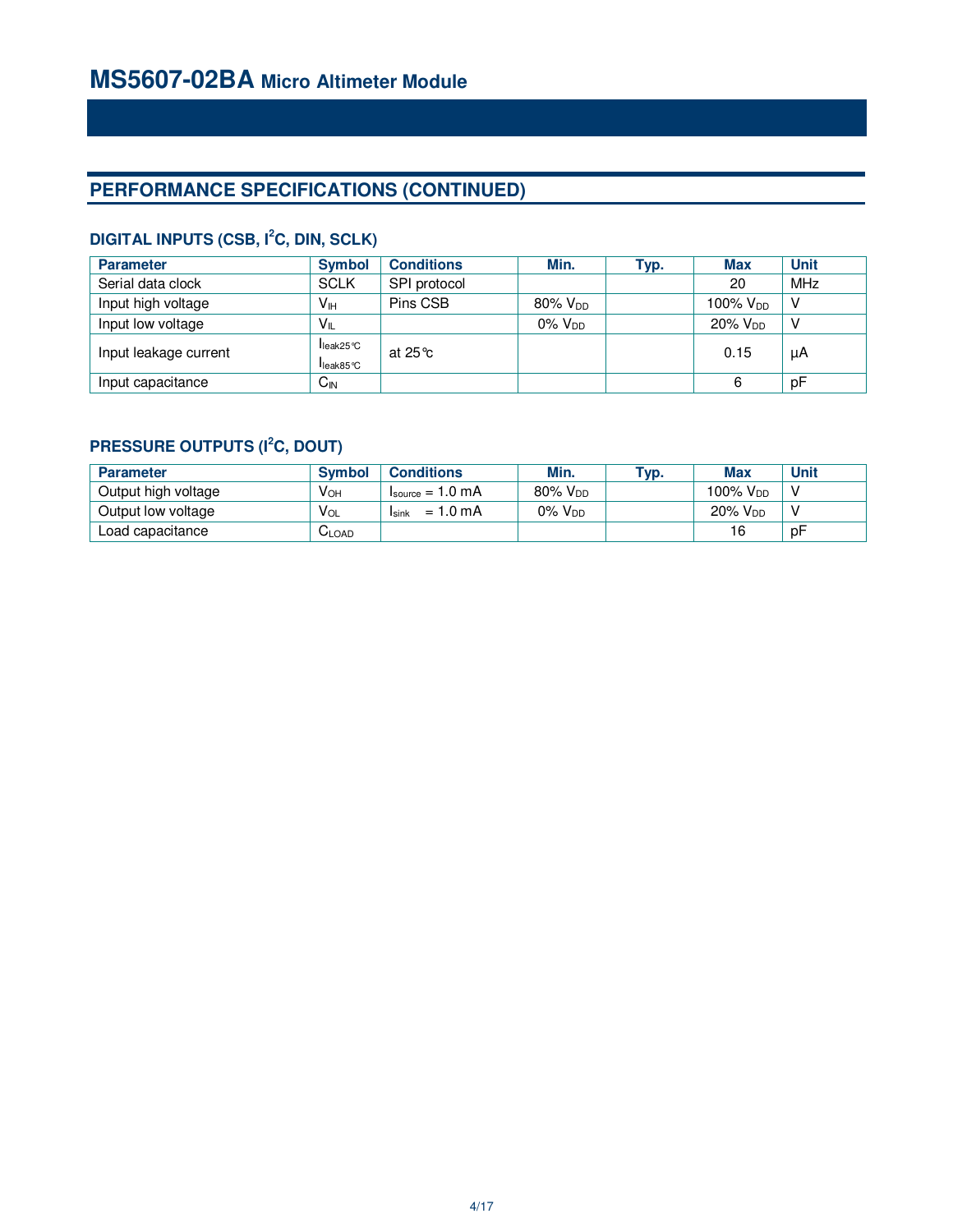# **FUNCTIONAL DESCRIPTION**



Figure 1: Block diagram of MS5607-02BA

### **GENERAL**

The MS5607-02BA consists of a piezo-resistive sensor and a sensor interface IC. The main function of the MS5607-02BA is to convert the uncompensated analogue output voltage from the piezo-resistive pressure sensor to a 24-bit digital value, as well as providing a 24-bit digital value for the temperature of the sensor.

### **FACTORY CALIBRATION**

Every module is individually factory calibrated at two temperatures and two pressures. As a result, 6 coefficients necessary to compensate for process variations and temperature variations are calculated and stored in the 128-bit PROM of each module. These bits (partitioned into 6 coefficients) must be read by the microcontroller software and used in the program converting D1 and D2 into compensated pressure and temperature values.

### **SERIAL INTERFACE**

The MS5607-02BA has built in two types of serial interfaces: SPI and I<sup>2</sup>C. Pulling the Protocol Select pin PS to low selects the SPI protocol, pulling PS to high activates the  $I^2C$  bus protocol.

| <b>Pin PS</b> | <b>Pins used</b> |               |
|---------------|------------------|---------------|
| High          | $I^2C$           | <b>SDA</b>    |
| 'Low          | SPI              | SDI, SDO, CSB |

### **SPI MODE**

The external microcontroller clocks in the data through the input SCLK (Serial CLocK) and SDI (Serial Data In). In the SPI mode module can accept both mode 0 and mode 3 for the clock polarity and phase. The sensor responds on the output SDO (Serial Data Out). The pin CSB (Chip Select) is used to enable/disable the interface, so that other devices can talk on the same SPI bus. The CSB pin can be pulled high after the command is sent or after the end of the command execution (for example end of conversion). The best noise performance from the module is obtained when the SPI bus is idle and without communication to other devices during the ADC conversion.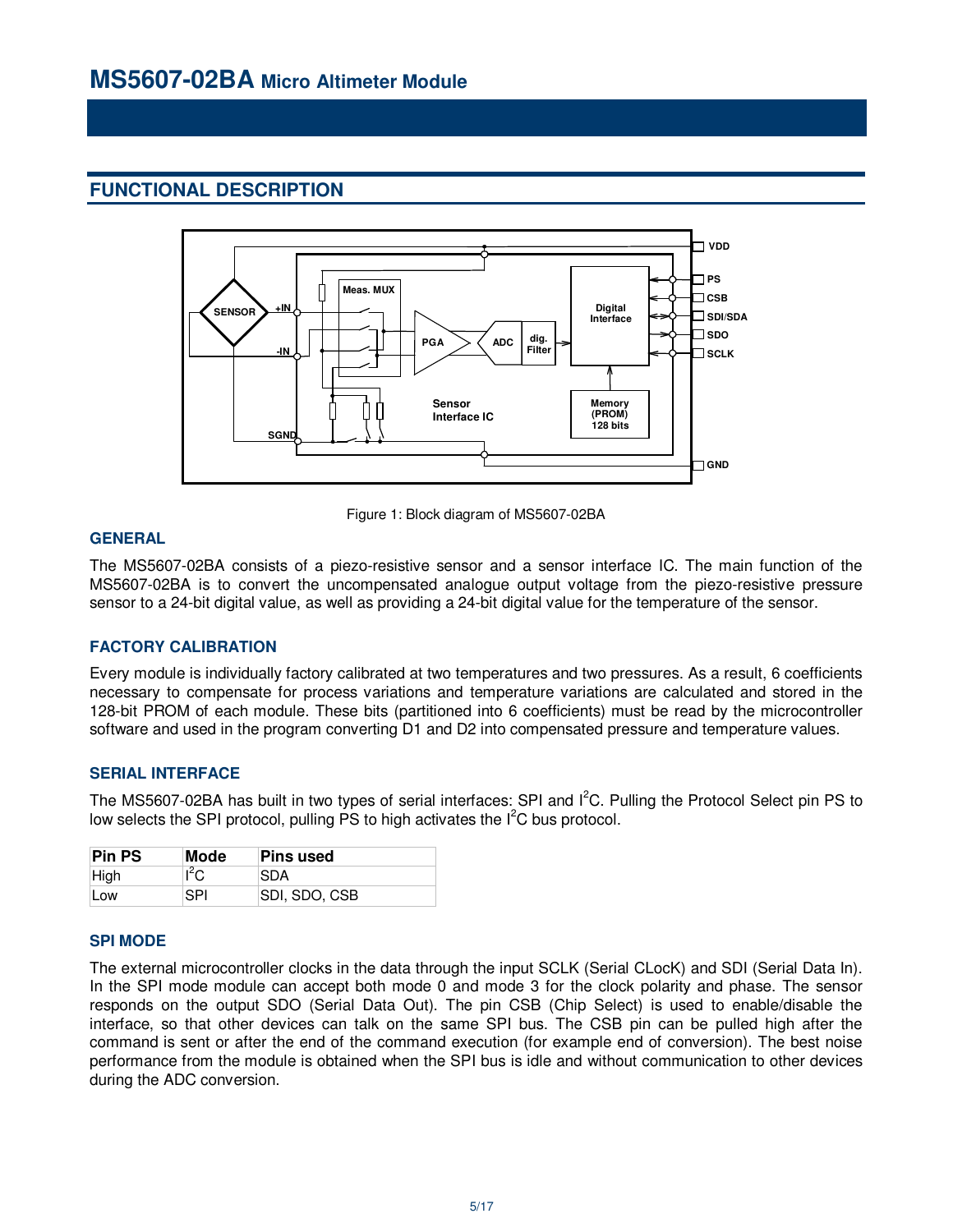# **I <sup>2</sup>C MODE**

The external microcontroller clocks in the data through the input SCLK (Serial CLocK) and SDA (Serial DAta). The sensor responds on the same pin SDA which is bidirectional for the  $I^2C$  bus interface. So this interface type uses only 2 signal lines and does not require a chip select, which can be favourable to reduce board space. In  $1^2$ C-Mode the complement of the pin CSB (Chip Select) represents the LSB of the  $1^2$ C address. It is possible to use two sensors with two different addresses on the  $I^2C$  bus. The pin CSB shall be connected to VDD or GND (do not leave unconnected!).

### **COMMANDS**

The MS5607-02BA has only five basic commands:

- 1. Reset
- 2. Read PROM (128 bit of calibration words)
- 3. D1 conversion
- 4. D2 conversion
- 5. Read ADC result (24 bit pressure / temperature)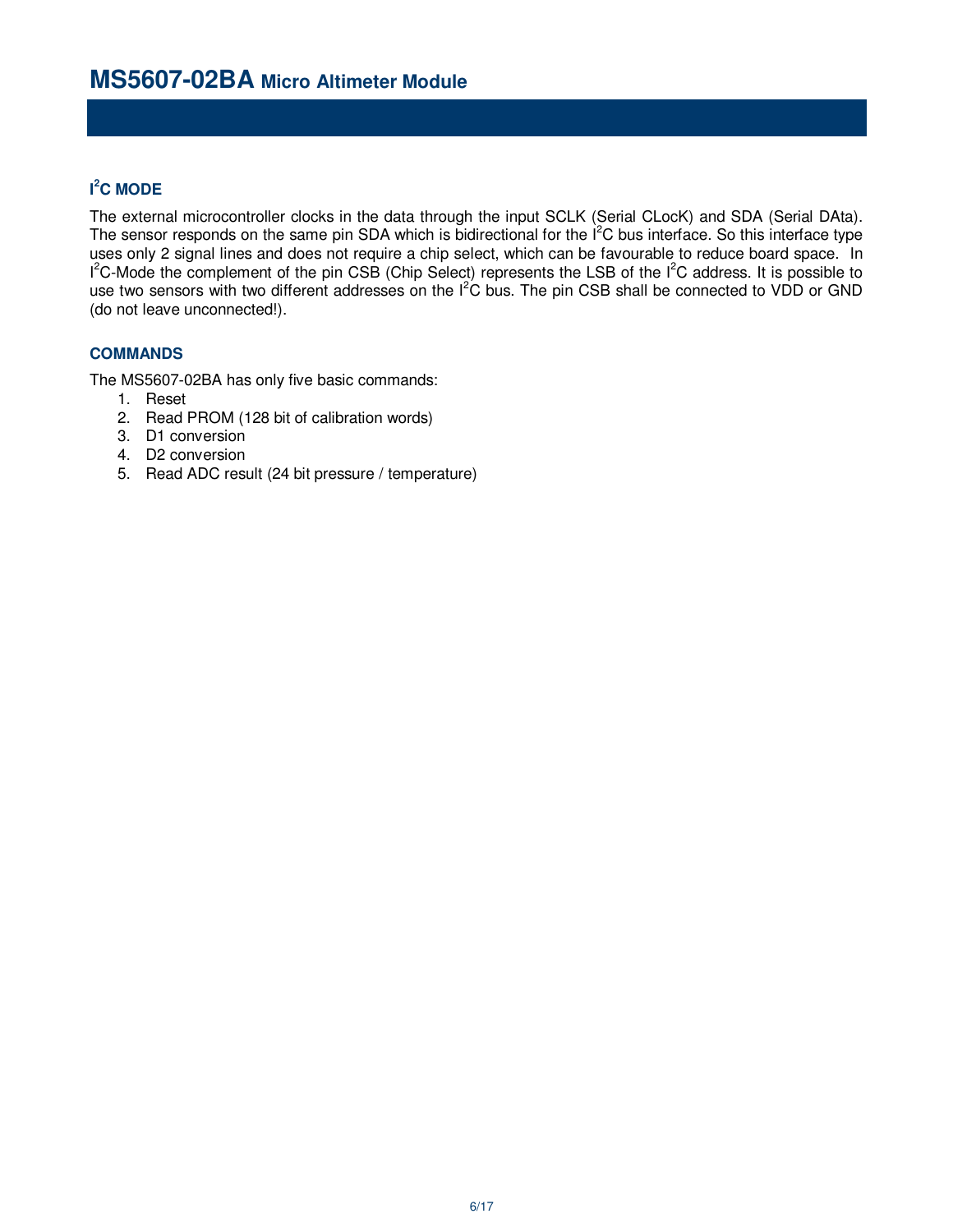### **PRESSURE AND TEMPERATURE CALCULATION**



| Read calibration data (factory calibrated) from PROM |                                                       |                 |                     |          |       |           |  |
|------------------------------------------------------|-------------------------------------------------------|-----------------|---------------------|----------|-------|-----------|--|
| Variable                                             | Description   Equation                                | Recommended     | Size <sup>[1]</sup> |          | Value | Example / |  |
|                                                      |                                                       | variable type   | [bit]               | min      | max   | Typical   |  |
| C1                                                   | Pressure sensitivity   $SENST1$                       | unsigned int 16 | 16                  | $\Omega$ | 65535 | 46372     |  |
| C <sub>2</sub>                                       | Pressure offset   $OFF_{T1}$                          | unsigned int 16 | 16                  | $\Omega$ | 65535 | 43981     |  |
| CЗ                                                   | Temperature coefficient of pressure sensitivity   TCS | unsigned int 16 | 16                  | $\Omega$ | 65535 | 29059     |  |
| C <sub>4</sub>                                       | Temperature coefficient of pressure offset   TCO      | unsigned int 16 | 16                  | $\Omega$ | 65535 | 27842     |  |
| C <sub>5</sub>                                       | Reference temperature $ T_{BFF} $                     | unsigned int 16 | 16                  | $\Omega$ | 65535 | 31553     |  |
| C <sub>6</sub>                                       | Temperature coefficient of the temperature   TEMPSENS | unsigned int 16 | 16                  | ŋ        | 65535 | 28165     |  |

| Read digital pressure and temperature data |                           |                 |    |  |          |         |  |  |
|--------------------------------------------|---------------------------|-----------------|----|--|----------|---------|--|--|
| D1                                         | Digital pressure value    | unsigned int 32 | 24 |  | 16777216 | 6465444 |  |  |
| D <sub>2</sub>                             | Digital temperature value | unsigned int 32 | 24 |  | 16777216 | 8077636 |  |  |
|                                            |                           |                 |    |  |          |         |  |  |

₩

|             | Calculate temperature                                                                                           |               |    |             |          |                      |  |  |
|-------------|-----------------------------------------------------------------------------------------------------------------|---------------|----|-------------|----------|----------------------|--|--|
| dT          | Difference between actual and reference temperature [2]<br>$df = D2 - T_{BFF} = D2 - C5 * 2^8$                  | signed int 32 | 25 | $-16776960$ | 16777216 | 68                   |  |  |
| <b>TEMP</b> | Actual temperature (-4085 ℃ with 0.01 ℃ resolution)<br>TEMP = 20 °C + dT * TEMPSENS = 2000 + dT * C6 / $2^{23}$ | signed int 32 | 41 | $-4000$     | 8500     | 2000<br>$= 20.00 °C$ |  |  |

| <b>OFF</b>  | Offset at actual temperature [3]<br>$OFF = OFF_{T1} + TCO * dT = C2 * 2^{17} + (C4 * dT)/2^6$                                                                 | signed int 64 | 41 | -17179344900 | 25769410560 | 5764707214                 |
|-------------|---------------------------------------------------------------------------------------------------------------------------------------------------------------|---------------|----|--------------|-------------|----------------------------|
| <b>SENS</b> | Sensitivity at actual temperature [4]<br>$SENS = SENS_{T1} + TCS * dT = C1 * 2^{16} + (C3 * dT)/2^{7}$                                                        | signed int 64 | 41 | -8589672450  | 12884705280 | 3039050829                 |
| D           | Temperature compensated pressure (101200mbar with<br>0.01 mbar resolution)<br>$P = D1$ * SENS - OFF = $(D1$ * SENS / 2 <sup>21</sup> - OFF) / 2 <sup>15</sup> | signed int 32 | 58 | 1000         | 120000      | 110002<br>$= 1100.02$ mbar |

**Display pressure and temperature value**

Maximal size of intermediate result during evaluation of variable

min and max have to be defined

Notes<br>[1]<br>[2]<br>[3] min and max have to be defined min and max have to be defined

Figure 2: Flow chart for pressure and temperature reading and software compensation.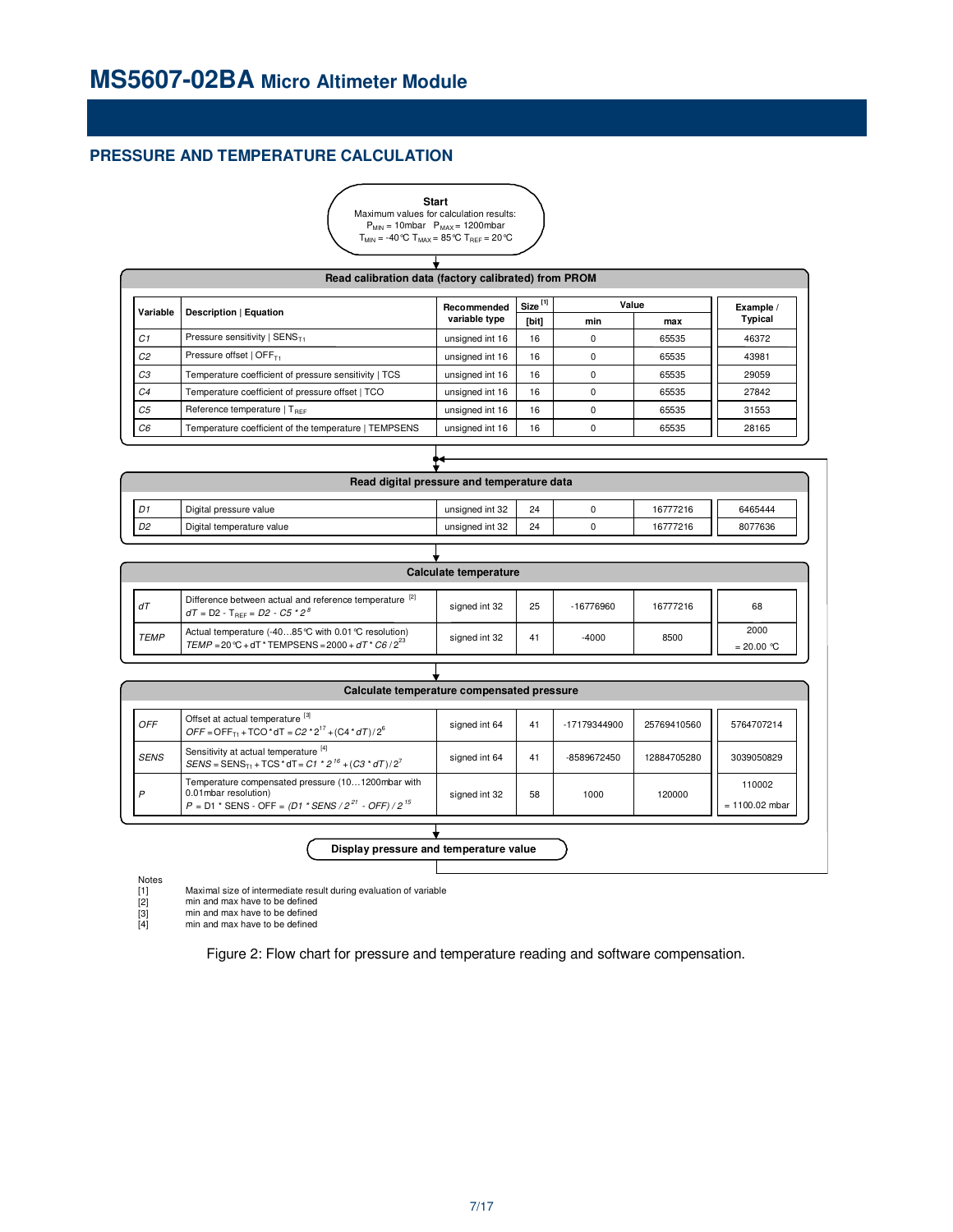### **SECOND ORDER TEMPERATURE COMPENSATION**

In order to obtain best accuracy over temperature range, particularly in low temperature, it is recommended to compensate the non-linearity over the temperature. This can be achieved by correcting the calculated temperature, offset and sensitivity by a second order correction factor and will be recalculated with the standard calculation. The second-order factors are calculated as follows:



Figure 3: Flow chart for pressure and temperature to the optimum accuracy.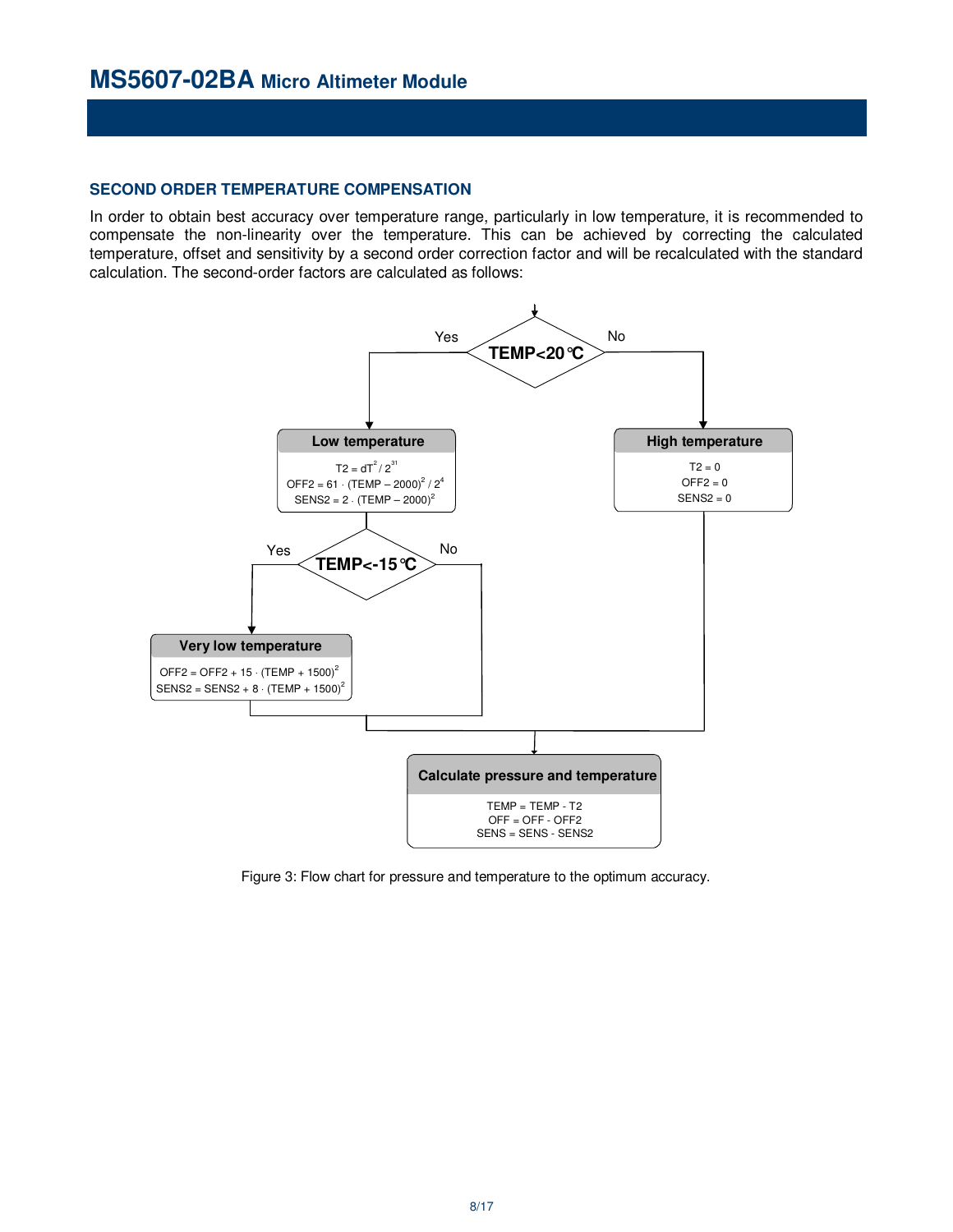## **SPI INTERFACE**

### **COMMANDS**

Size of each command is 1 byte (8 bits) as described in the table below. After ADC read commands the device will return 24 bit result and after the PROM read 16bit result. The address of the PROM is embedded inside of the PROM read command using the a2, a1 and a0 bits.

|                       |          | <b>Command byte</b> |                          |              |                 |             |                         |          | hex value         |
|-----------------------|----------|---------------------|--------------------------|--------------|-----------------|-------------|-------------------------|----------|-------------------|
| Bit number            | 0        | 1                   | 2                        | 3            | 4               | 5           | 6                       | 7        |                   |
| Bit name              | PR.<br>М | COV                 | $\overline{\phantom{a}}$ | Typ          | Ad2/<br>Os2     | Ad1/<br>Os1 | AdO/<br>Os <sub>0</sub> | Stop     |                   |
| Command               |          |                     |                          |              |                 |             |                         |          |                   |
| Reset                 | $\Omega$ | 0                   | $\Omega$                 | 1            | 1               | 1           | 1                       | $\Omega$ | 0x1E              |
| Convert D1 (OSR=256)  | $\Omega$ | 1                   | 0                        | $\Omega$     | $\Omega$        | $\Omega$    | $\Omega$                | $\Omega$ | 0x40              |
| Convert D1 (OSR=512)  | $\Omega$ | 1                   | 0                        | $\Omega$     | $\Omega$        | $\Omega$    | 1                       | $\Omega$ | 0x42              |
| Convert D1 (OSR=1024) | $\Omega$ | 1                   | 0                        | $\Omega$     | $\Omega$        | 1           | $\Omega$                | $\Omega$ | 0x44              |
| Convert D1 (OSR=2048) | $\Omega$ | 1                   | 0                        | $\Omega$     | 0               | 1           | 1                       | $\Omega$ | 0x46              |
| Convert D1 (OSR=4096) | $\Omega$ | 1                   | $\Omega$                 | $\Omega$     | 1               | $\Omega$    | 0                       | $\Omega$ | 0x48              |
| Convert D2 (OSR=256)  | $\Omega$ | 1                   | $\Omega$                 | $\mathbf{1}$ | $\Omega$        | $\Omega$    | 0                       | $\Omega$ | 0x50              |
| Convert D2 (OSR=512)  | $\Omega$ | 1                   | $\Omega$                 | $\mathbf{1}$ | 0               | $\Omega$    | 1                       | 0        | 0x52              |
| Convert D2 (OSR=1024) | $\Omega$ | 1                   | $\Omega$                 | $\mathbf{1}$ | 0               | 1           | 0                       | 0        | 0x54              |
| Convert D2 (OSR=2048) | 0        | 1                   | $\Omega$                 | $\mathbf{1}$ | 0               | 1           | 1                       | 0        | 0x56              |
| Convert D2 (OSR=4096) | $\Omega$ | 1                   | $\Omega$                 | 1            | 1               | 0           | 0                       | 0        | 0x58              |
| ADC Read              | 0        | 0                   | $\Omega$                 | 0            | 0               | 0           | 0                       | 0        | 0x00              |
| <b>PROM Read</b>      | 1        | 0                   | 1                        | $\Omega$     | Ad <sub>2</sub> | Ad1         | Ad0                     | 0        | $0xA0$ to<br>0xAE |

Figure 4: Command structure

### **RESET SEQUENCE**

The Reset sequence shall be sent once after power-on to make sure that the calibration PROM gets loaded into the internal register. It can be also used to reset the device ROM from an unknown condition



Figure 5: Reset command sequence SPI mode 0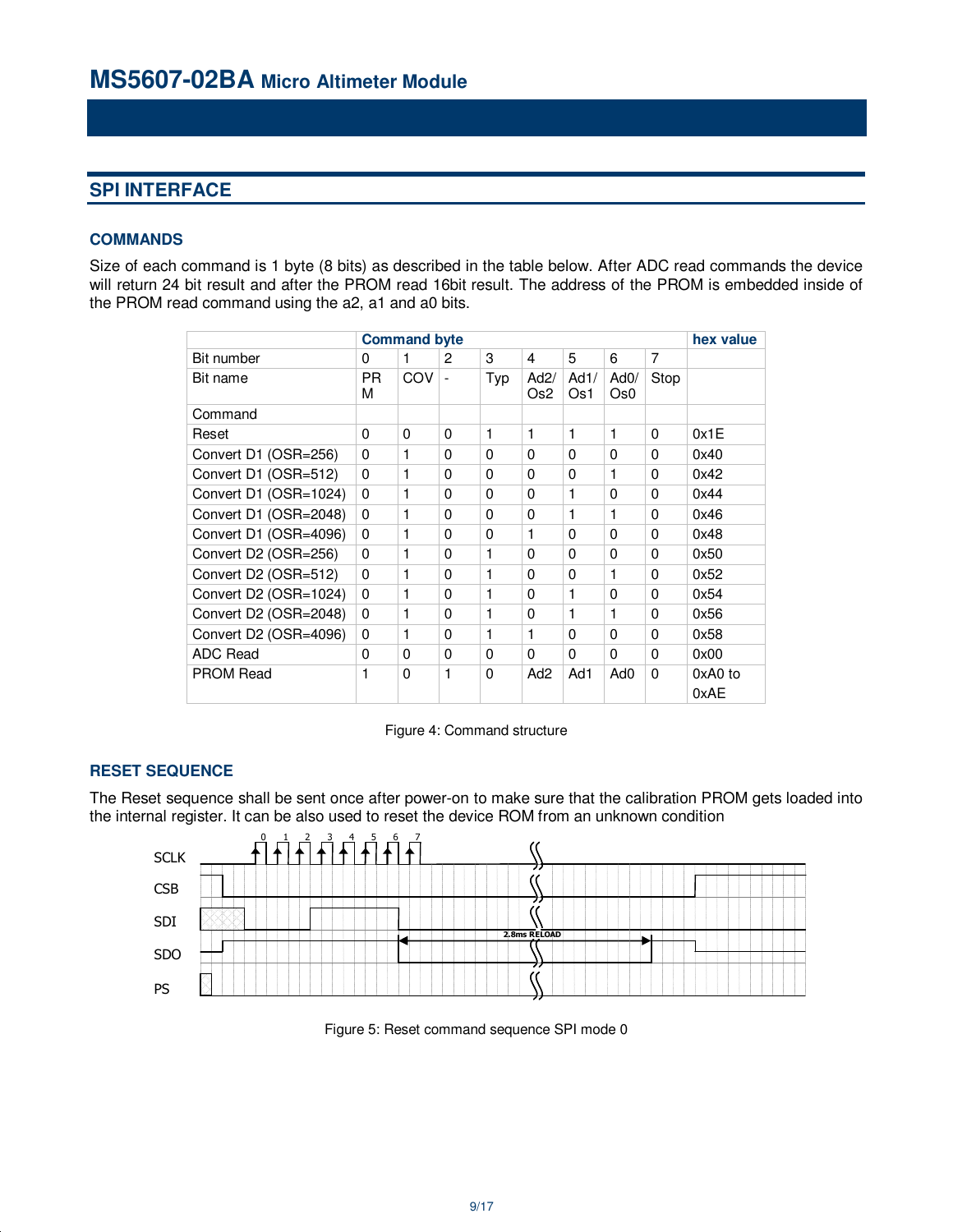# **MS5607-02BA Micro Altimeter Module**





### **CONVERSION SEQUENCE**

The conversion command is used to initiate uncompensated pressure (D1) or uncompensated temperature (D2) conversion. The chip select can be disabled during this time to communicate with other devices.

After the conversion, using ADC read command the result is clocked out with the MSB first. If the conversion is not executed before the ADC read command, or the ADC read command is repeated, it will give 0 as the output result. If the ADC read command is sent during conversion the result will be 0, the conversion will not stop and the final result will be wrong. Conversion sequence sent during the already started conversion process will yield incorrect result as well.



### **PROM READ SEQUENCE**

The read command for PROM shall be executed once after reset by the user to read the content of the calibration PROM and to calculate the calibration coefficients. There are in total 8 addresses resulting in a total memory of 128 bit. Address 0 contains factory data and the setup, addresses 1-6 calibration coefficients and address 7 contains the serial code and CRC. The command sequence is 8 bits long with a 16 bit result which is clocked with the MSB first.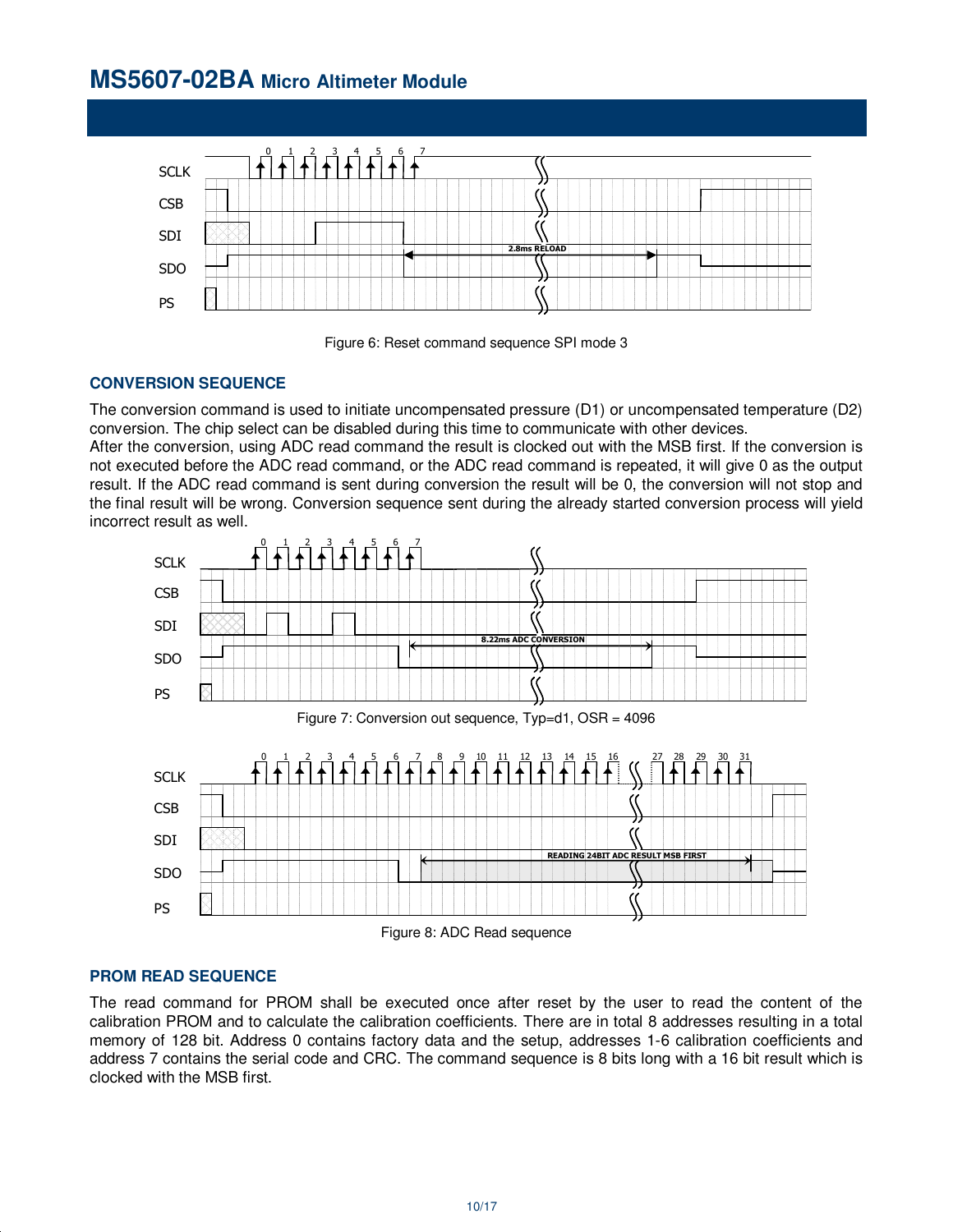# **MS5607-02BA Micro Altimeter Module**



# **I <sup>2</sup>C INTERFACE**

### **COMMANDS**

Each  $I^2C$  communication message starts with the start condition and it is ended with the stop condition. The MS5607-02BA address is 111011Cx, where C is the complementary value of the pin CSB. Since the IC does not have a microcontroller inside, the commands for  $I^2C$  and SPI are quite similar.

### **RESET SEQUENCE**

The reset can be sent at any time. In the event that there is not a successful power on reset this may be caused by the SDA being blocked by the module in the acknowledge state. The only way to get the MS5607-02BA to function is to send several SCLKs followed by a reset sequence or to repeat power on reset.

| <b>Device Address</b>     |                                               | 1 1 1 0 1 1 CSB 0 0 0 0 0 0 1 1 1 1 0 0<br>command |                           |                                            |
|---------------------------|-----------------------------------------------|----------------------------------------------------|---------------------------|--------------------------------------------|
| Device Address            | WI A                                          | cmd byte                                           |                           |                                            |
| From Master<br>From Slave | $S = Start Condition$<br>$P = Stop Condition$ |                                                    | $W = Write$<br>$R = Read$ | $A = Acknowledge$<br>$N = Not Acknowledge$ |



#### **PROM READ SEQUENCE**

The PROM Read command consists of two parts. First command sets up the system into PROM read mode. The second part gets the data from the system.

|              |  | Device Address            |  | 1 1 1 0 1 1 $\overline{CSB}$ 0 0 1 0 1 0 0 1 1 0 0 |    |  |  | command  |  |                           |    |  |                                            |  |
|--------------|--|---------------------------|--|----------------------------------------------------|----|--|--|----------|--|---------------------------|----|--|--------------------------------------------|--|
| <sub>S</sub> |  | Device Address            |  |                                                    | WA |  |  | cmd byte |  |                           | AP |  |                                            |  |
|              |  | From Master<br>From Slave |  | $S = Start Condition$<br>$P = Stop Condition$      |    |  |  |          |  | $W = Write$<br>$R = Read$ |    |  | $A = Acknowledge$<br>$N = Not Acknowledge$ |  |



| <b>Device Address</b>                                                                                   |  |  |      |  |                   |                                            | data |  |       |  | data             |  |  |      |
|---------------------------------------------------------------------------------------------------------|--|--|------|--|-------------------|--------------------------------------------|------|--|-------|--|------------------|--|--|------|
| Device Address                                                                                          |  |  | R[A] |  | Memory bit 15 - 8 |                                            |      |  | I A I |  | Memory bit 7 - 0 |  |  | N IP |
| From Master<br>From Slave<br>$S = Start Condition$<br>$W = Write$<br>$P = Stop Condition$<br>$R = Read$ |  |  |      |  |                   | $A = Acknowledge$<br>$N = Not Acknowledge$ |      |  |       |  |                  |  |  |      |

Figure 12: I<sup>2</sup>C answer from MS5607-02BA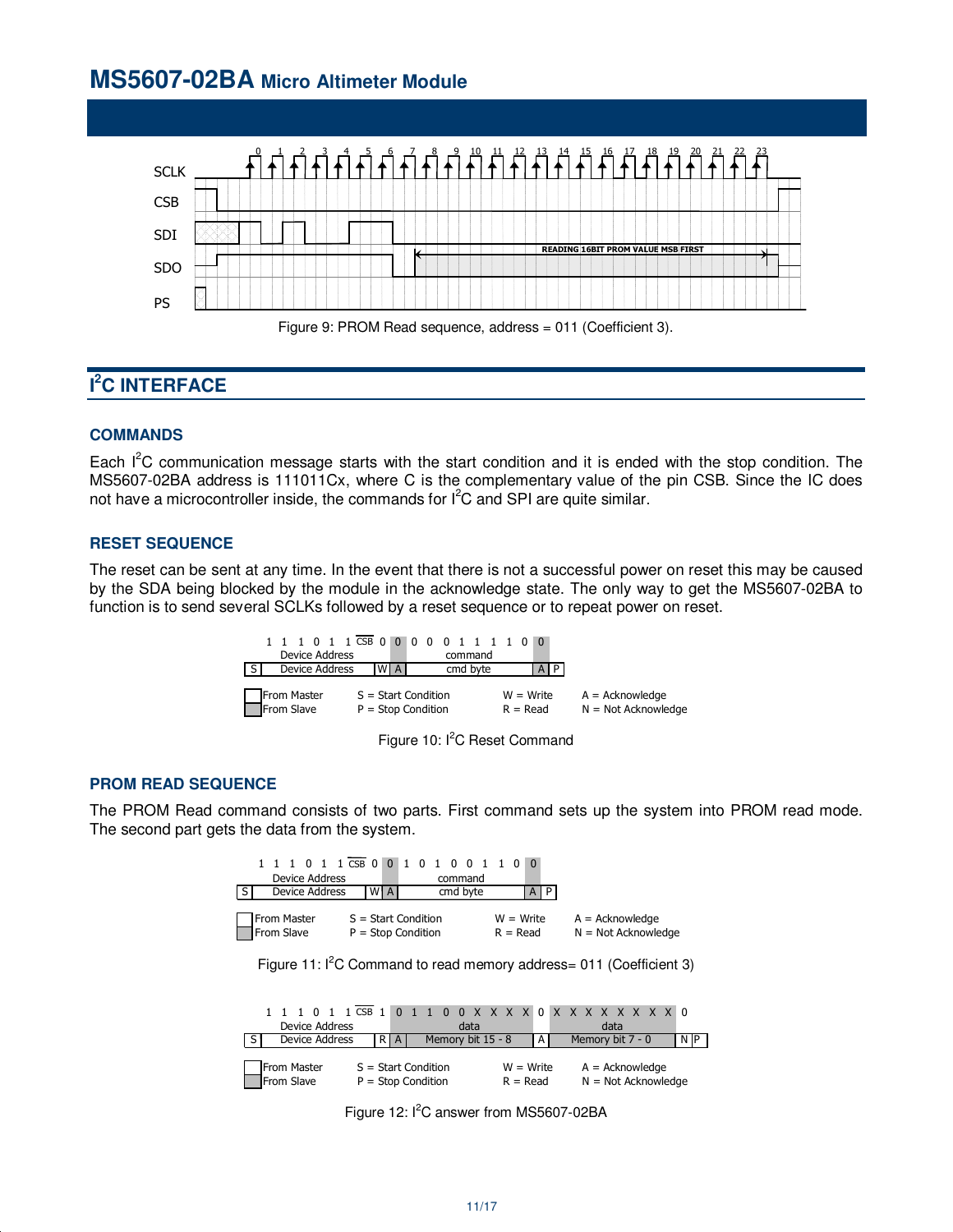### **CONVERSION SEQUENCE**

A conversion can be started by sending the command to MS5607-02BA. When command is sent to the system it stays busy until conversion is done. When conversion is finished the data can be accessed by sending a Read command, when an acknowledge appears from the MS5607-02BA, 24 SCLK cycles may be sent to receive all result bits. Every 8 bit the system waits for an acknowledge signal.



Figure 15:  $I^2C$  answer from MS5607-02BA

### **CYCLIC REDUNDANCY CHECK (CRC)**

MS5607-02BA contains a PROM memory with 128-Bit. A 4-bit CRC has been implemented to check the data validity in memory. The application note AN520 describes in detail CRC-4 code used.

| d<br>d | B<br>5 | R                                | В<br>3 | B<br>2 | B | В<br>n                          | D<br>B<br>9 | D<br>R<br>8 | В | B<br>հ | D<br>R<br>5 | D<br>B<br>4 | D<br>B<br>3 | D<br>B<br>$\overline{c}$ | D<br>R | D<br>R<br>n |
|--------|--------|----------------------------------|--------|--------|---|---------------------------------|-------------|-------------|---|--------|-------------|-------------|-------------|--------------------------|--------|-------------|
| 0      |        | 16 bit reserved for manufacturer |        |        |   |                                 |             |             |   |        |             |             |             |                          |        |             |
|        |        | Coefficient 1 (16 bit unsigned)  |        |        |   |                                 |             |             |   |        |             |             |             |                          |        |             |
| 2      |        | Coefficient 2 (16 bit unsigned)  |        |        |   |                                 |             |             |   |        |             |             |             |                          |        |             |
| 3      |        | Coefficient 3 (16 bit unsigned)  |        |        |   |                                 |             |             |   |        |             |             |             |                          |        |             |
| 4      |        |                                  |        |        |   | Coefficient 4 (16 bit unsigned) |             |             |   |        |             |             |             |                          |        |             |
| 5      |        |                                  |        |        |   | Coefficient 5 (16 bit unsigned) |             |             |   |        |             |             |             |                          |        |             |
| 6      |        |                                  |        |        |   | Coefficient 6 (16 bit unsigned) |             |             |   |        |             |             |             |                          |        |             |
|        |        |                                  |        |        |   |                                 |             |             |   |        |             |             |             |                          |        |             |

Figure 16: Memory PROM mapping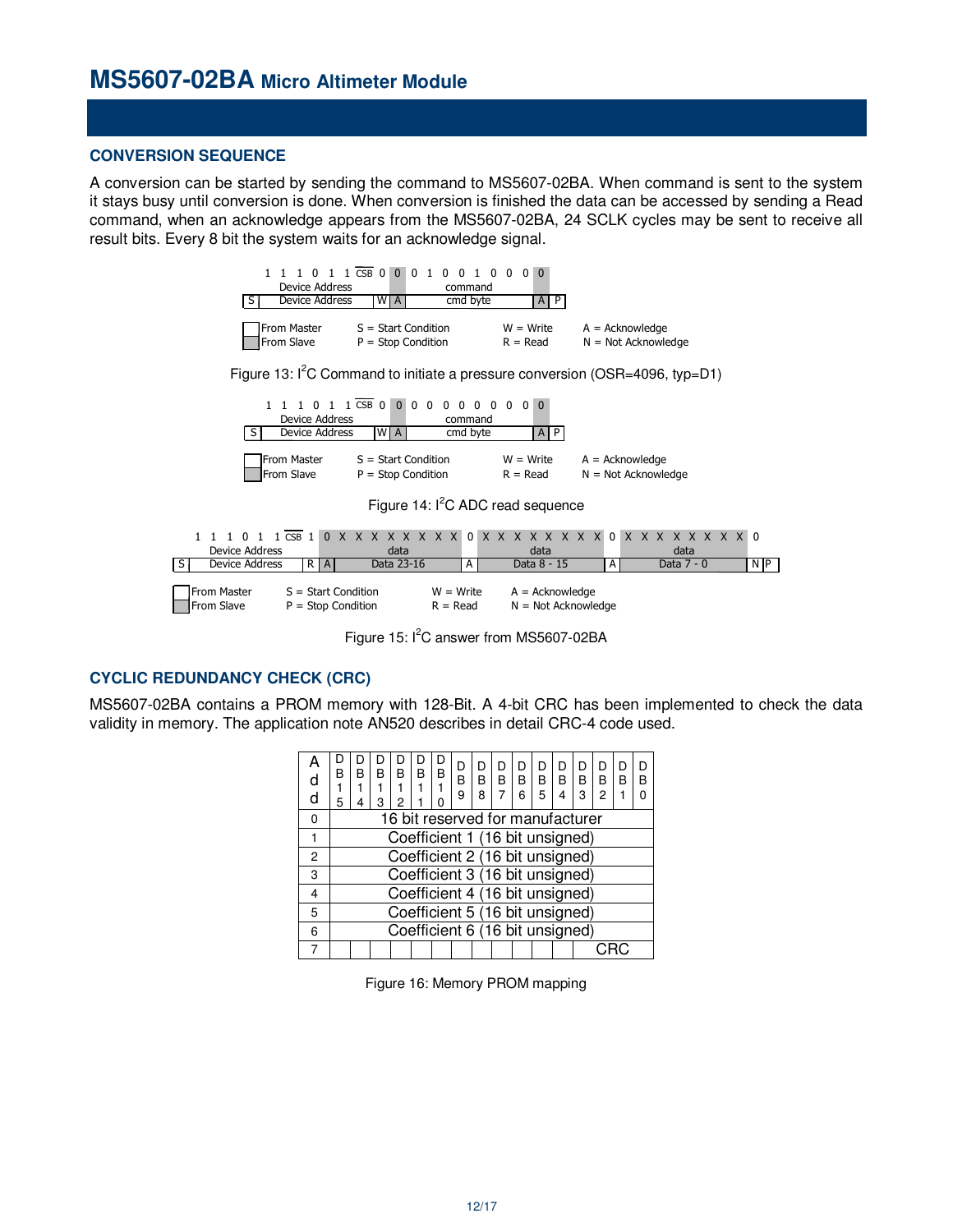## **APPLICATION CIRCUIT**

The MS5607-02BA is a circuit that can be used in conjunction with a microcontroller in mobile altimeter applications. It is designed for low-voltage systems with a supply voltage of 3 V.

### **SPI protocol communication**



### <sup>2</sup>C protocol communication



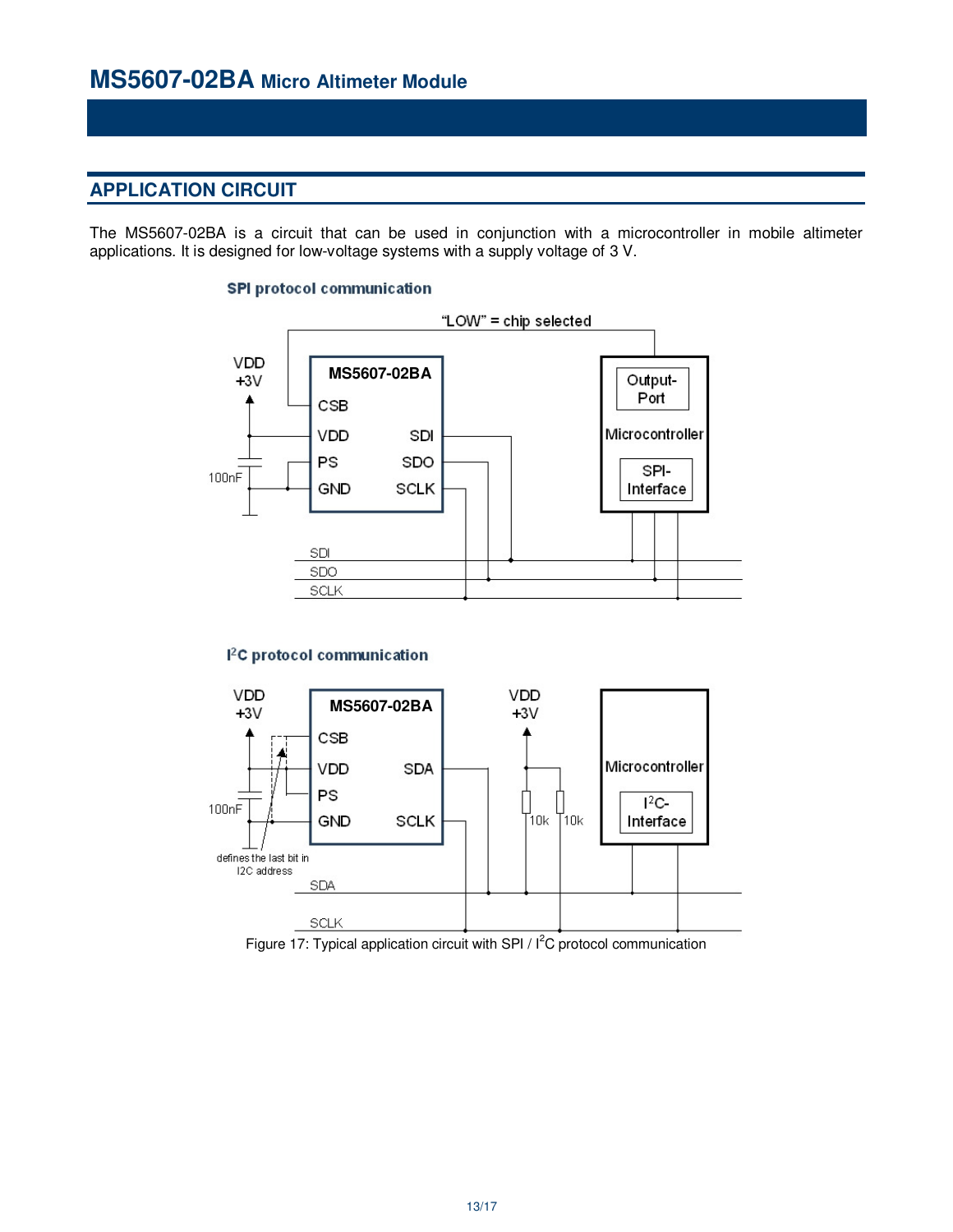# **PIN CONFIGURATION**

| Pin    | <b>Name</b>                                                            | <b>Type</b> | <b>Function</b>                                                                                   |  |  |  |  |  |  |  |
|--------|------------------------------------------------------------------------|-------------|---------------------------------------------------------------------------------------------------|--|--|--|--|--|--|--|
| 1      | VDD                                                                    | P           | Positive supply voltage                                                                           |  |  |  |  |  |  |  |
| 2      | PS                                                                     |             | Protocol select<br>PS high (VDD) $\rightarrow$ l <sup>2</sup> C<br>PS low (GND) $\rightarrow$ SPI |  |  |  |  |  |  |  |
| 3      | GND                                                                    | Ground<br>G |                                                                                                   |  |  |  |  |  |  |  |
| 4<br>5 | <b>CSB</b>                                                             |             | Chip select (active low),<br>internal connection                                                  |  |  |  |  |  |  |  |
| 6      | <b>SDO</b>                                                             | ∩           | Serial data output                                                                                |  |  |  |  |  |  |  |
| 7      | SDI/<br>Serial data input /<br>1/10<br>l <sup>2</sup> C data IO<br>SDA |             |                                                                                                   |  |  |  |  |  |  |  |
| 8      | <b>SCLK</b>                                                            |             | Serial data clock                                                                                 |  |  |  |  |  |  |  |



# **DEVICE PACKAGE OUTLINE**



Figure 18: MS5607-02BA package outline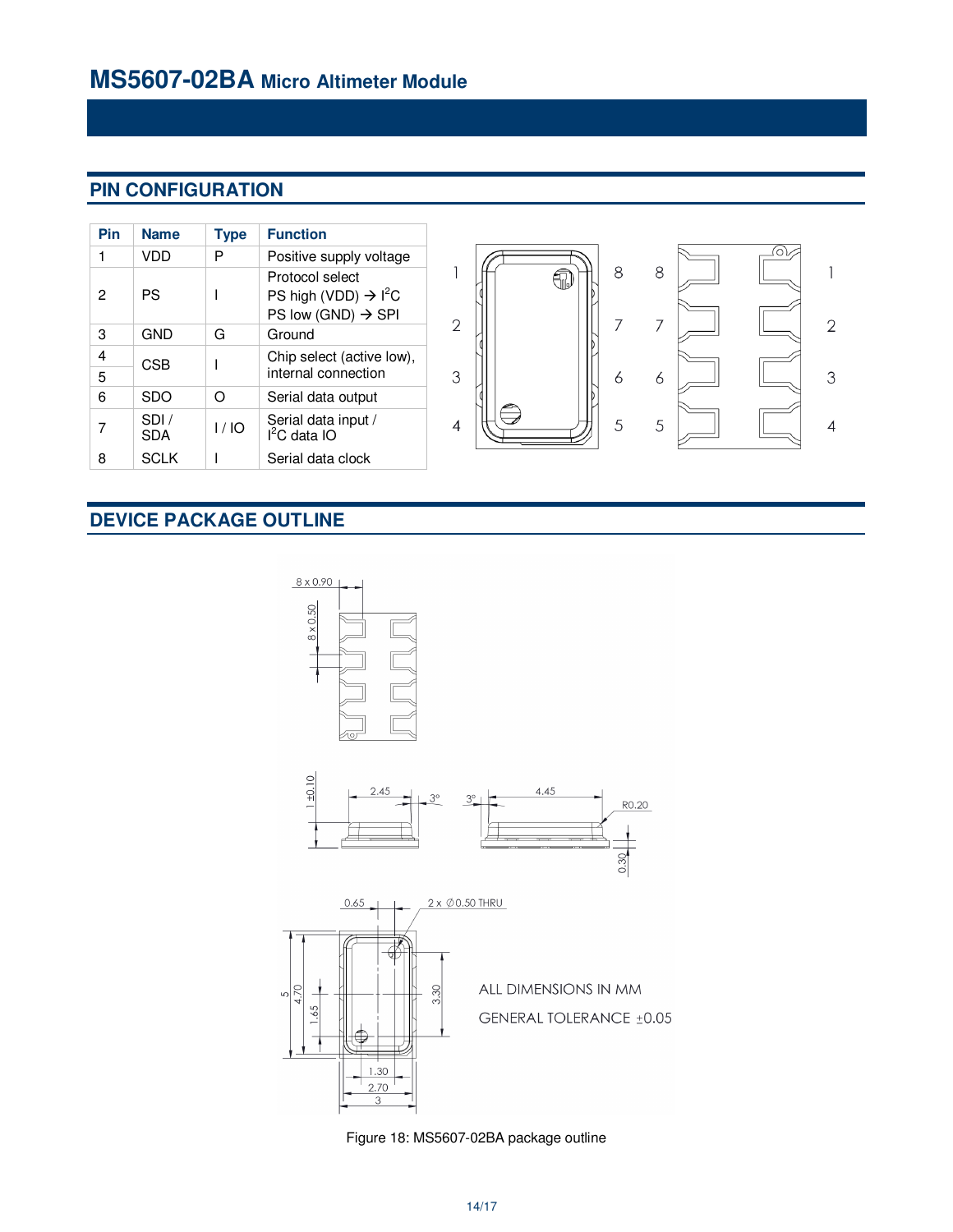## **MOUNTING AND ASSEMBLY CONSIDERATIONS**

### **SOLDERING**

Please refer to the application note AN808 available on our website for all soldering issues.

### **MOUNTING**

The MS5607-02BA can be placed with automatic Pick & Place equipment using vacuum nozzles. It will not be damaged by the vacuum. Due to the low stress assembly the sensor does not show pressure hysteresis effects. It is important to solder all contact pads.

### **CONNECTION TO PCB**

The package outline of the module allows the use of a flexible PCB for interconnection. This can be important for applications in watches and other special devices.

### **CLEANING**

The MS5607-02BA has been manufactured under cleanroom conditions. It is therefore recommended to assemble the sensor under class 10'000 or better conditions. Should this not be possible, it is recommended to protect the sensor opening during assembly from entering particles and dust. To avoid cleaning of the PCB, solder paste of type "no-clean" shall be used. Cleaning might damage the sensor!

### **ESD PRECAUTIONS**

The electrical contact pads are protected against ESD up to 4 kV HBM (human body model). It is therefore essential to ground machines and personnel properly during assembly and handling of the device. The MS5607-02BA is shipped in antistatic transport boxes. Any test adapters or production transport boxes used during the assembly of the sensor shall be of an equivalent antistatic material.

### **DECOUPLING CAPACITOR**

Particular care must be taken when connecting the device to the power supply. A 100 nF ceramic capacitor must be placed as close as possible to the MS5607-02BA VDD pin. This capacitor will stabilize the power supply during data conversion and thus, provide the highest possible accuracy.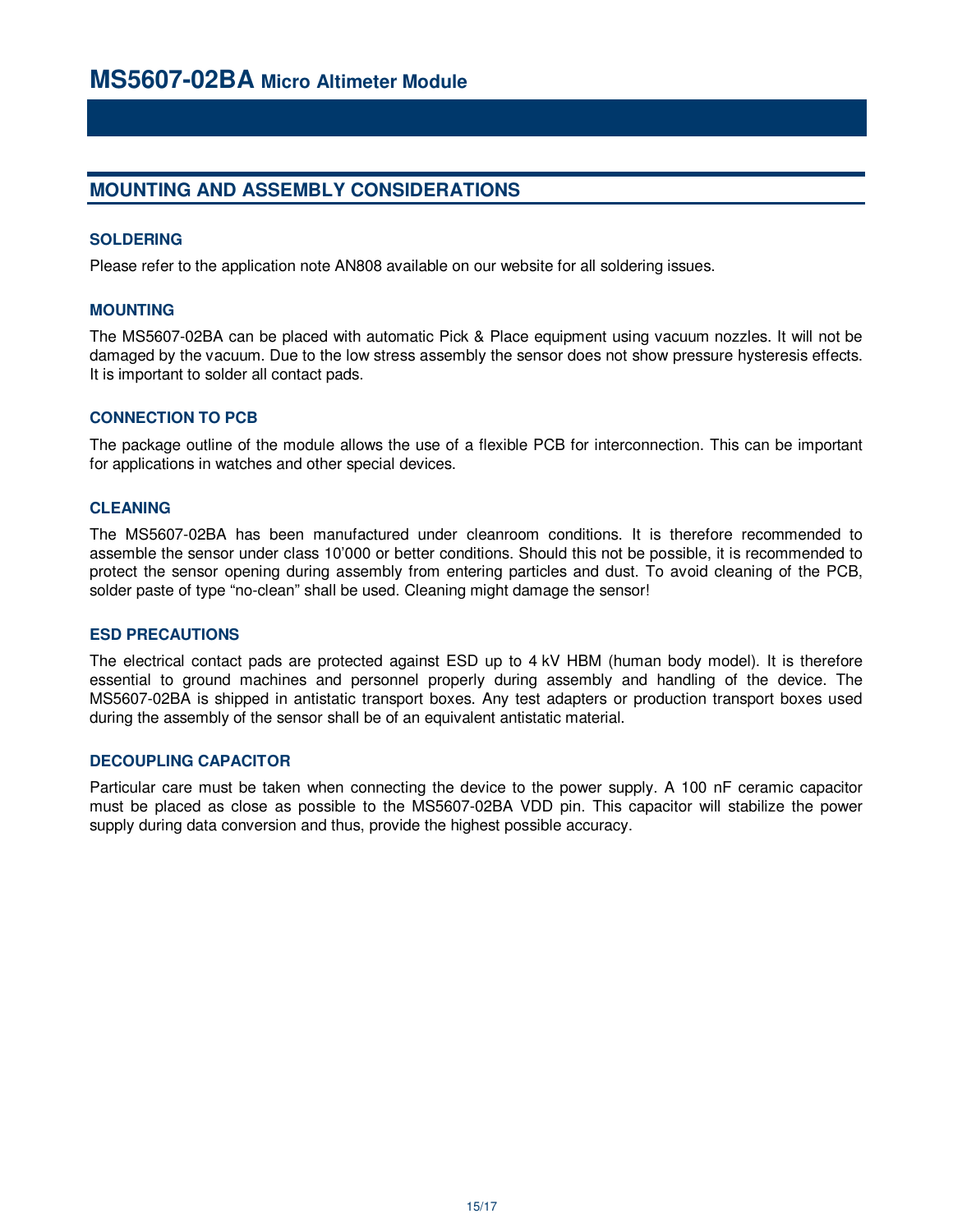# **TYPICAL PERFORMANCE CHARACTERISTICS**



**Pressure Error Accuracy vs temperature**